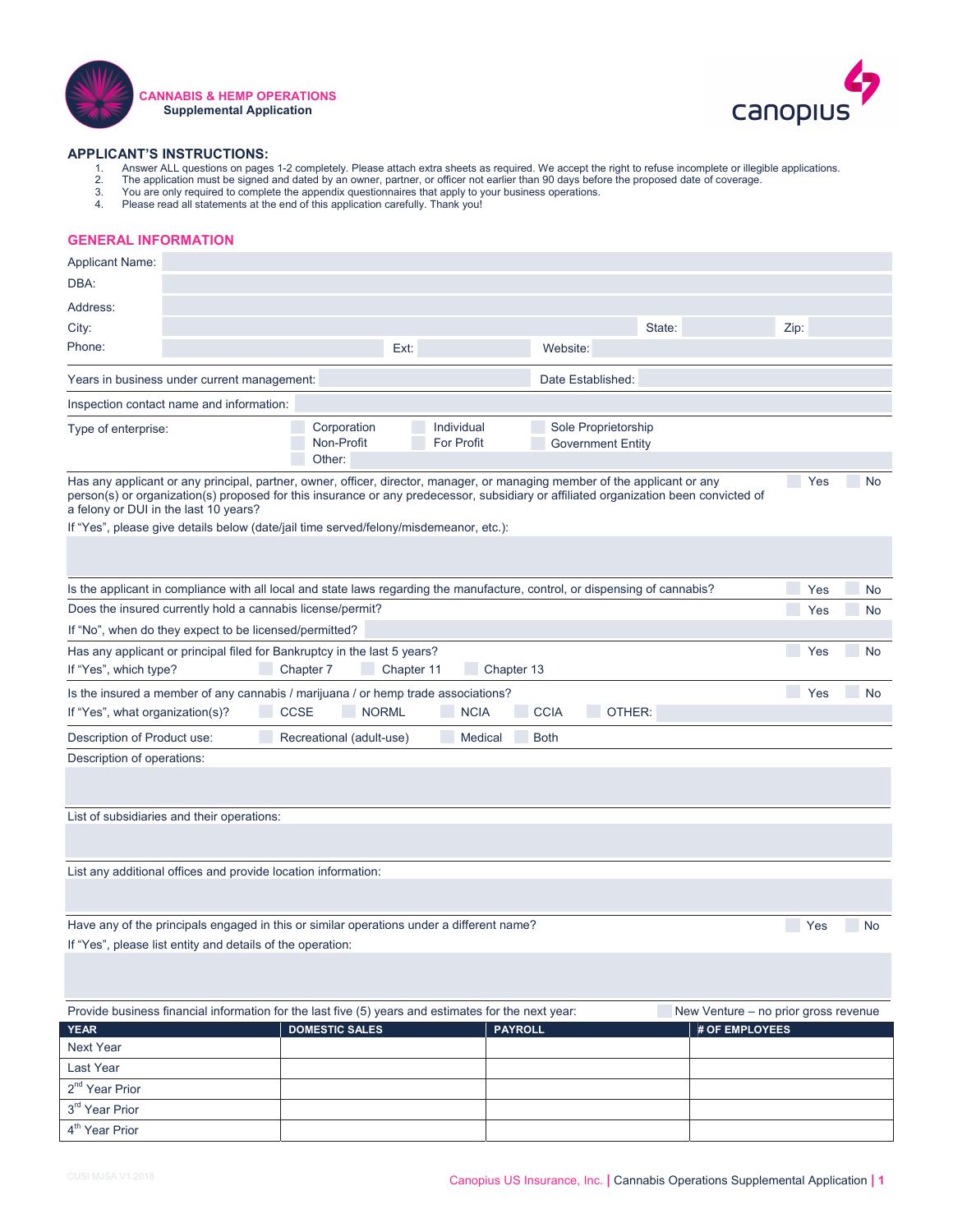$\blacksquare$ 

 $\mathbf{R} = \mathbf{R}$ 

|  |  | and the state of the state of |
|--|--|-------------------------------|
|  |  |                               |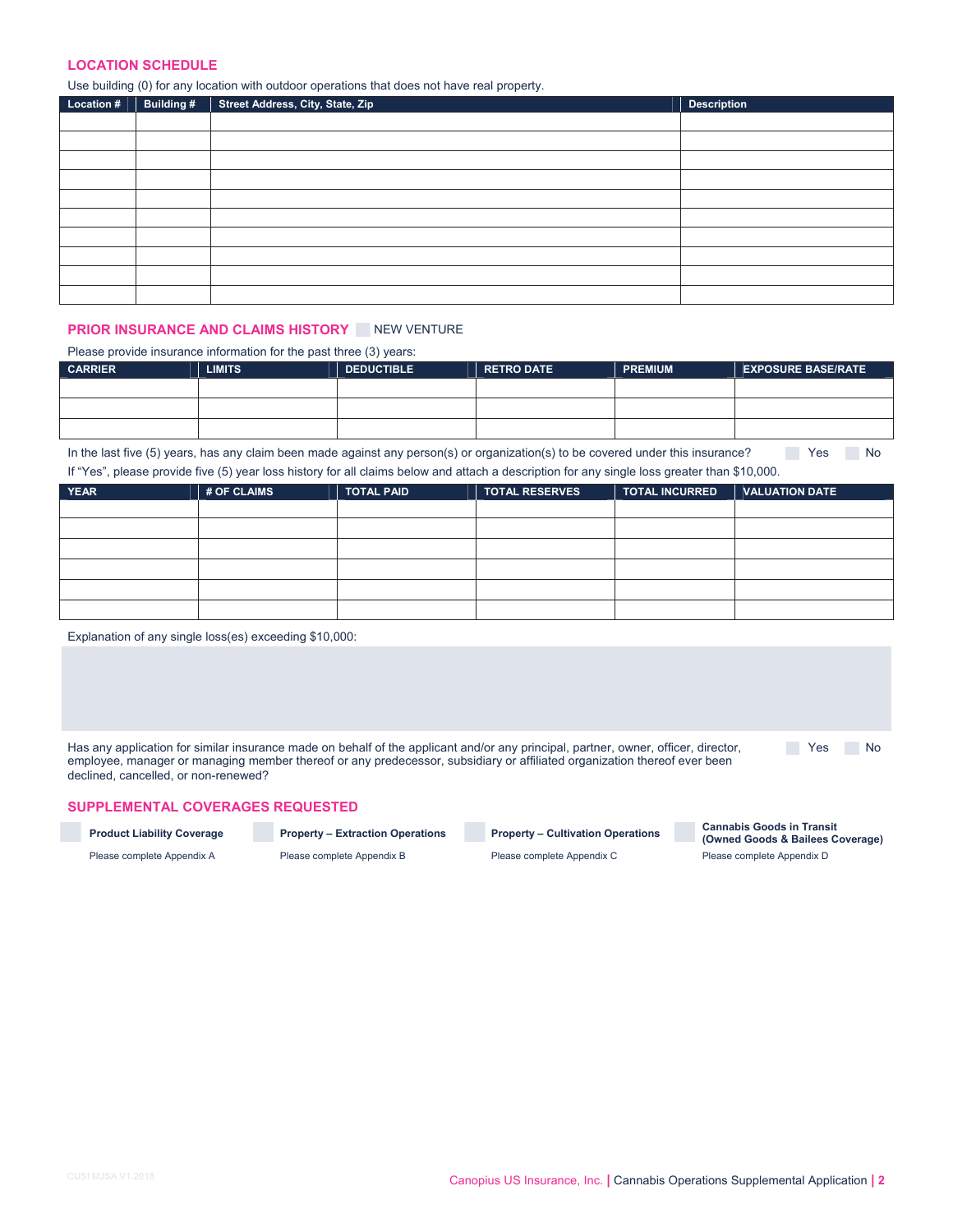|  |                             |                             |                             | E                                                          | E                                                       |
|--|-----------------------------|-----------------------------|-----------------------------|------------------------------------------------------------|---------------------------------------------------------|
|  |                             |                             |                             |                                                            |                                                         |
|  | $\mathcal{L}_{\mathcal{A}}$ | $\mathcal{L}_{\mathcal{A}}$ | $\mathcal{L}_{\mathcal{A}}$ | $\mathcal{L}_{\mathcal{A}}$<br>$\mathcal{L}_{\mathcal{A}}$ | $\mathcal{L}_{\mathcal{A}}$                             |
|  |                             |                             |                             |                                                            |                                                         |
|  |                             |                             |                             | $\mathcal{L}_{\mathcal{A}}$                                | $\mathcal{L}_{\mathcal{A}}$                             |
|  |                             |                             |                             |                                                            |                                                         |
|  |                             |                             |                             | $\mathcal{L}_{\mathcal{A}}$                                | $\mathcal{L}_{\mathcal{A}}$                             |
|  |                             |                             |                             |                                                            |                                                         |
|  |                             |                             |                             | $\mathcal{L}_{\mathcal{A}}$                                | $\mathcal{L}_{\mathcal{A}}$                             |
|  |                             |                             |                             |                                                            |                                                         |
|  |                             |                             |                             | $\mathcal{L}_{\mathcal{A}}$                                | $\mathcal{L}_{\mathcal{A}}$                             |
|  |                             |                             |                             | $\Box$<br>$\overline{\phantom{a}}$                         | $\mathcal{L}_{\mathcal{A}}$<br>$\overline{\phantom{a}}$ |
|  |                             |                             |                             | $\mathcal{L}_{\mathcal{A}}$                                | $\Box$                                                  |
|  |                             |                             |                             | $\mathbf{E} = \mathbf{E}$                                  |                                                         |
|  |                             |                             |                             |                                                            |                                                         |
|  |                             |                             |                             | t s                                                        |                                                         |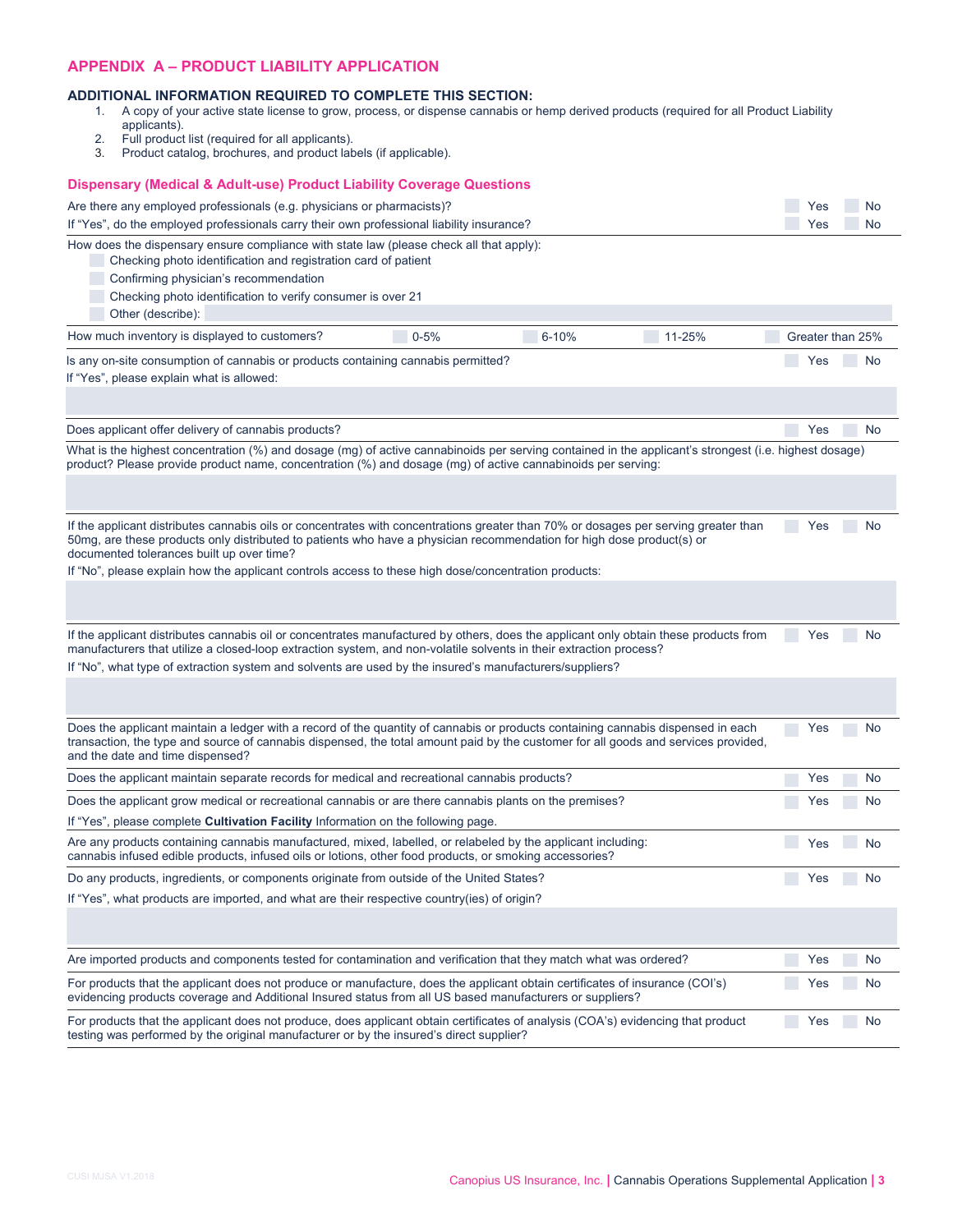|                             |  |  | $\mathcal{L}_{\mathcal{A}}$ |  |
|-----------------------------|--|--|-----------------------------|--|
|                             |  |  |                             |  |
| $\mathbb{R}^n$              |  |  |                             |  |
| $\mathcal{L}_{\mathcal{A}}$ |  |  |                             |  |
| $\mathcal{L}_{\mathcal{A}}$ |  |  |                             |  |
| $\overline{\phantom{a}}$    |  |  |                             |  |
| $\mathcal{L}_{\mathcal{A}}$ |  |  |                             |  |
| $\mathcal{L}_{\mathcal{A}}$ |  |  |                             |  |
| $\overline{\phantom{a}}$    |  |  |                             |  |
| $\mathcal{L}_{\mathcal{A}}$ |  |  |                             |  |
| $\mathbb{R}^n$              |  |  |                             |  |

|                             |                             |                             |  | $\mathcal{L}_{\mathcal{A}}$                                                               | $\mathcal{L}_{\mathcal{A}}$      |
|-----------------------------|-----------------------------|-----------------------------|--|-------------------------------------------------------------------------------------------|----------------------------------|
|                             | $\mathcal{L}_{\mathcal{A}}$ | $\mathcal{L}_{\mathcal{A}}$ |  | $\mathcal{L}_{\mathcal{A}}$                                                               | $\mathcal{L}_{\mathcal{A}}$      |
|                             |                             |                             |  | $\mathcal{L}_{\mathcal{A}}$                                                               | $\mathcal{L}_{\mathcal{A}}$      |
|                             |                             |                             |  | $\mathcal{L}_{\mathcal{A}}$<br>$\mathcal{L}_{\mathcal{A}}$<br>$\mathcal{L}_{\mathcal{A}}$ | $\mathcal{L}_{\mathcal{A}}$<br>E |
|                             |                             |                             |  | $\mathcal{L}_{\mathcal{A}}$<br>$\mathcal{L}_{\mathcal{A}}$                                | $\mathcal{L}_{\mathcal{A}}$      |
|                             |                             |                             |  |                                                                                           |                                  |
|                             |                             |                             |  |                                                                                           |                                  |
|                             |                             |                             |  | $\mathcal{L}_{\mathcal{A}}$                                                               | $\mathcal{L}_{\mathcal{A}}$      |
|                             |                             |                             |  | $\mathcal{L}_{\mathcal{A}}$                                                               | $\mathcal{L}_{\mathcal{A}}$      |
| $\mathcal{L}_{\mathcal{A}}$ |                             |                             |  |                                                                                           |                                  |

 $\overline{\phantom{a}}$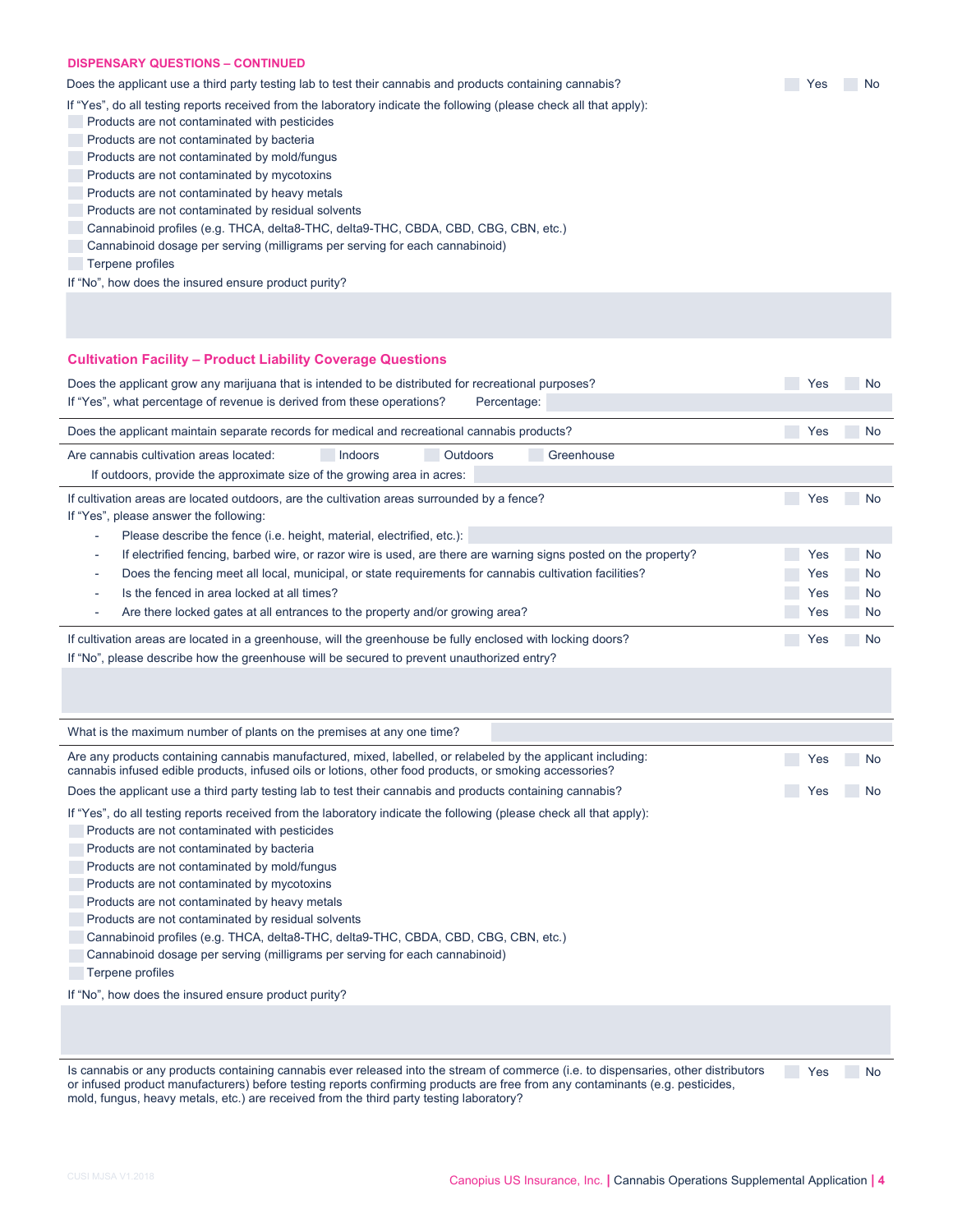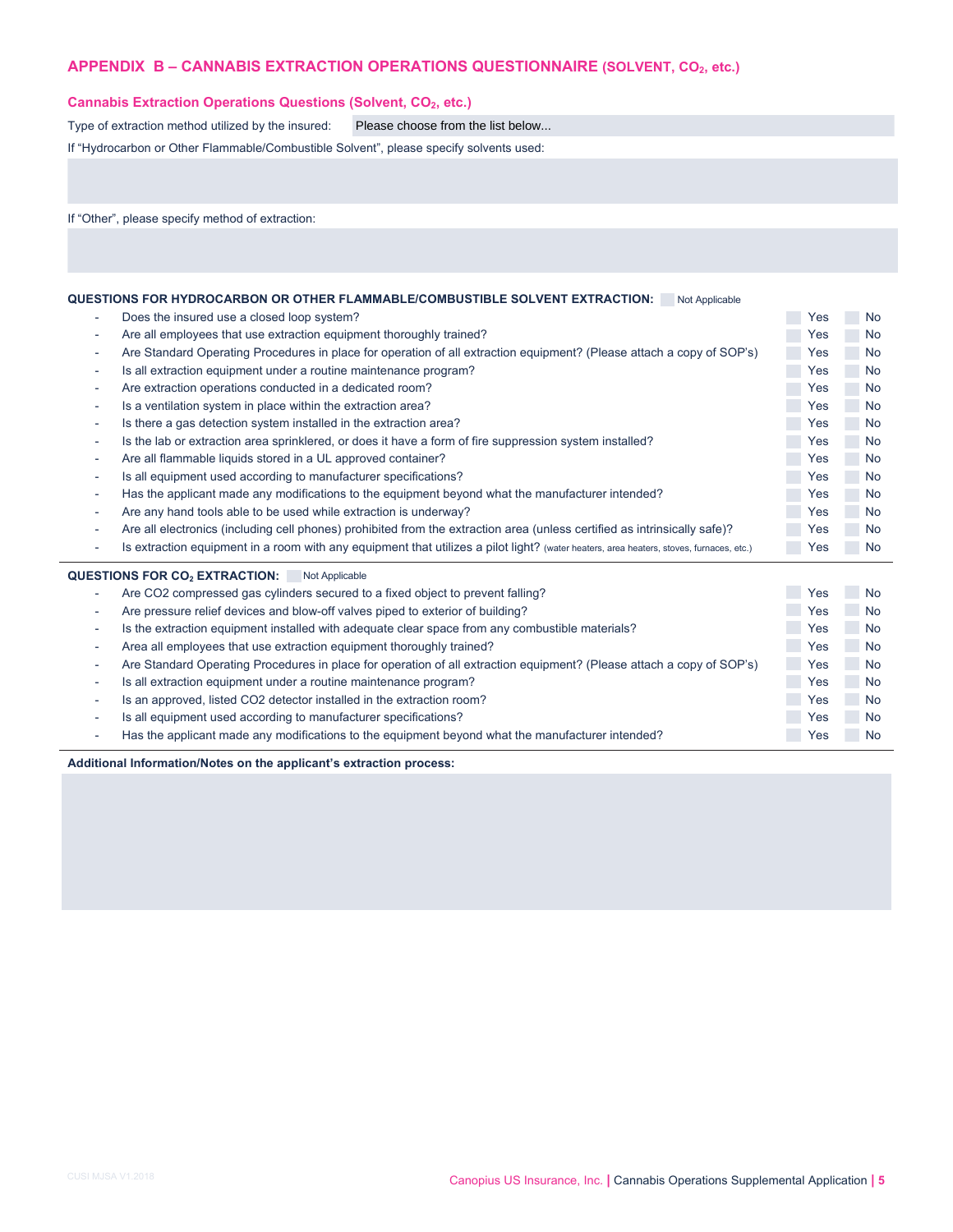# 

**Contract Contract**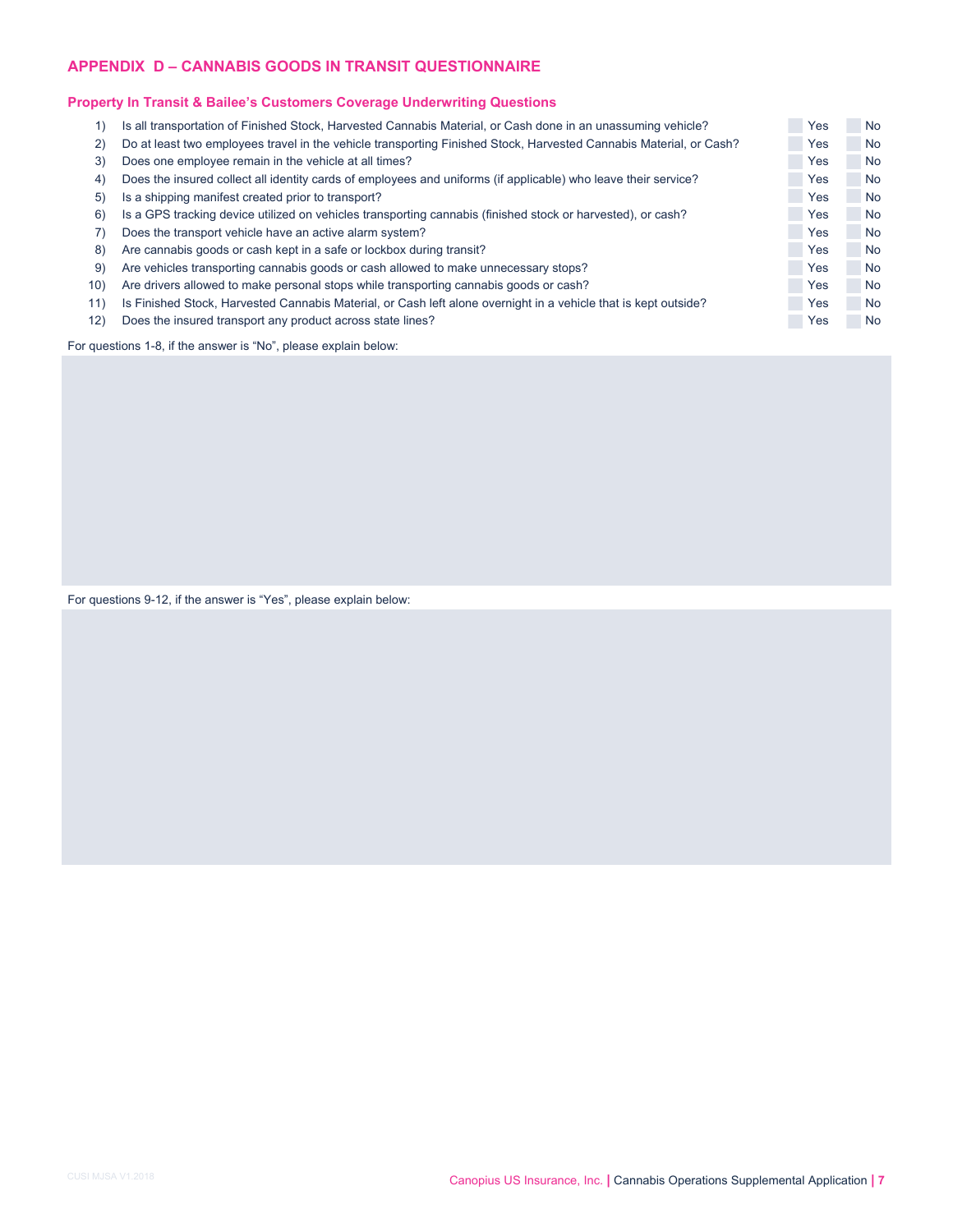# **SIGNATURE, CONSENT AND AGREEMENT**

This Application is the basis for coverage; therefore, any incorrect or incomplete statements or answers could nullify coverage. Completion of this form neither binds coverage nor guarantees that a policy will be issued. *(Not applicable in North Carolina)* 

I hereby request that my application for insurance coverage be submitted for consideration to the company shown in this application. Accordingly, I authorize and direct any person or organization whatsoever to release and furnish to that company any and all information requested which may relate to my insurability.

I hereby indicate that the aforementioned statements and answers are correct and complete. I further understand that an incorrect or incomplete statement or answer could void my protection.

I hereby consent to the review by the company shown in this application of any incidents or occurrences likely to result in malpractice allegation or claim.

I agree to cooperate in the review of claims and incidents which apply to the coverage requested.

Where applicable, I hereby consent to the review of my application by the committees appointed by my county or state professional association/society. I agree to cooperate with these committees.

# **PRIVACY POLICY STATEMENT**

#### **Alaska Premier Underwriters, Inc.**

Alaska Premier Underwriters, Inc. wants you to know how we protect the confidentiality of your non-public personal information. We want you to know how and why we use and disclose the information that we have about you. The following describes our policies and practices for securing the privacy of our current and former customers.

## **INFORMATION WE COLLECT**

The non-public personal information that we collect about you includes, but is not limited to:

- Information contained in applications or other forms that you submit to us, such as name, address, and social security number
- Information about your transactions with our affiliates or other third-parties, such as balances and payment history
- Information we receive from a consumer-reporting agency, such as credit-worthiness or credit history

## **INFORMATION WE DISCLOSE**

We disclose the information that we have when it is necessary to provide our products and services. We may also disclose information when the law requires or permits us to do so.

# **CONFIDENTIALITY AND SECURITY**

Only our employees and others who need the information to service your account have access to your personal information. We have measures in place to secure our paper files and computer systems.

## **RIGHT TO ACCESS OR CORRECT YOUR PERSONAL INFORMATION**

**You have a right to request access to or correction of your personal information that is in our possession.** 

## **CONTACTING US**

If you have any questions about this privacy notice or would like to learn more about how we protect your privacy, please contact the agent or broker who handled this insurance. We can provide a more detailed statement of our privacy practices upon request.

# **NOTICE TO APPLICANT**

The coverage applied for is solely as stated in the policy. If policy is issued on a "CLAIMS MADE" or "CLAIMS MADE AND REPORTED" basis, it provides coverage only for those claims that are first made against the insured during the policy period unless the extended reporting period option is exercised in accordance with the terms of the policy. If issued on an "OCCURRENCE" basis, the policy provides coverage only for those occurrences that take place during the policy period.

The Insurer will rely upon this application and all such attachments in issuing the policy. If the information in this application or any attachment materially changes between the date this application is signed and the effective date of the policy, the Applicant will promptly notify the Insurer, who may modify or withdraw any outstanding quotation or agreement to bind coverage.

# **FRAUD STATEMENTS**

# **Applicable in AL, AR, DC, LA, MD, NM, RI and WV**

Any person who knowingly (or willfully)\* presents a false or fraudulent claim for payment of a loss or benefit or knowingly (or willfully)\* presents false information in an application for insurance is guilty of a crime and may be subject to fines and confinement in prison. *\*Applies in MD Only.* 

# **Applicable in CO**

It is unlawful to knowingly provide false, incomplete, or misleading facts or information to an insurance company for the purpose of defrauding or attempting to defraud the company. Penalties may include imprisonment, fines, denial of insurance and civil damages. Any insurance company or agent of an insurance company who knowingly provides false, incomplete, or misleading facts or information to a policyholder or claimant for the purpose of defrauding or attempting to defraud the policyholder or claimant with regard to a settlement or award payable from insurance proceeds shall be reported to the Colorado Division of Insurance within the Department of Regulatory Agencies.

# **Applicable in FL and OK**

Any person who knowingly and with intent to injure, defraud, or deceive any insurer files a statement of claim or an application containing false, incomplete, or misleading information is guilty of a felony (of the third degree)\*. *\*Applies in FL Only.* 

# **Applicable in KS**

Any person who, knowingly and with intent to defraud, presents, causes to be presented or prepares with knowledge or belief that it will be presented to or by an insurer, purported insurer, broker or any agent thereof, any written statement as part of, or in support of, an application for the issuance of, or the rating of an insurance policy for personal or commercial insurance, or a claim for payment or other benefit pursuant to an insurance policy for commercial or personal insurance which such person knows to contain materially false information concerning any fact material thereto; or conceals, for the purpose of misleading, information concerning any fact material thereto commits a fraudulent insurance act.

# **FRAUD STATEMENTS – CONTINUED ON THE FOLLOWING PAGE**